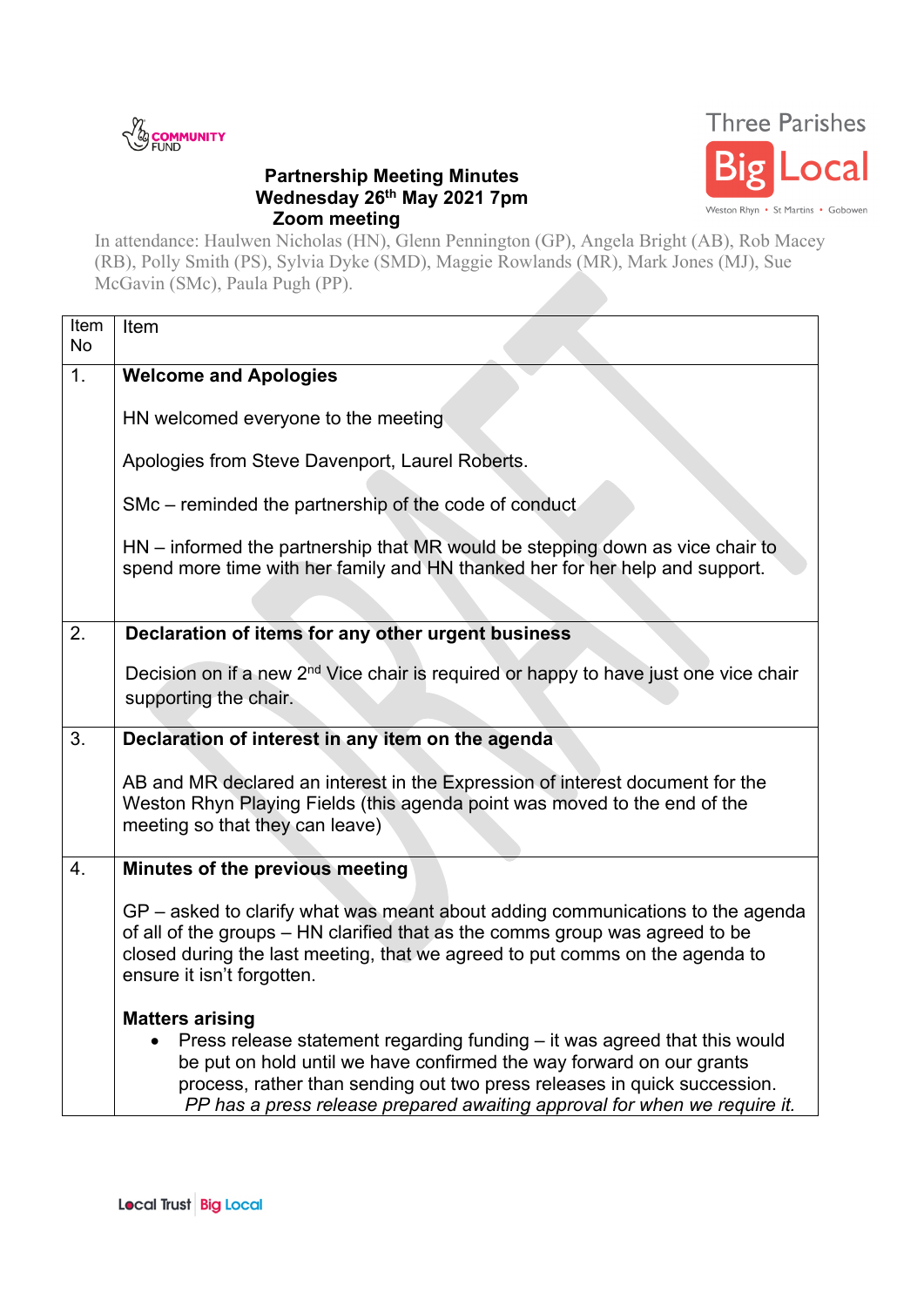| Institute via Slack to partnership due to the questions about this.                                                                                                                                                                                                                                                                  |
|--------------------------------------------------------------------------------------------------------------------------------------------------------------------------------------------------------------------------------------------------------------------------------------------------------------------------------------|
| It was agreed that PP will no longer be creating a calendar for comms                                                                                                                                                                                                                                                                |
| • Communications – Local trust have shared our MMM project to inspire<br>others - https://localtrust.org.uk/big-local/adaptables/my-money-matters/ -<br>thanks to SMD, PP and GP for pulling the information together for this.                                                                                                      |
|                                                                                                                                                                                                                                                                                                                                      |
|                                                                                                                                                                                                                                                                                                                                      |
|                                                                                                                                                                                                                                                                                                                                      |
| HN confirmed that Sue Heard had resigned which meant there was now 10<br>partners in the partnership and that to be Quorate going forward we would need a                                                                                                                                                                            |
| HN asked for approval to organise a plaque for Sue Heard and David Boyce. This<br>was agreed and it was also agreed to get a stock of these for future use.                                                                                                                                                                          |
| Irene Evison and Sarah Gilder will finish working their temporary assignment at end<br>of May 2021 and HN thanked them for their support. They have done less hours                                                                                                                                                                  |
|                                                                                                                                                                                                                                                                                                                                      |
|                                                                                                                                                                                                                                                                                                                                      |
| PP has put a box on the side of the report to show what was spent in this last                                                                                                                                                                                                                                                       |
|                                                                                                                                                                                                                                                                                                                                      |
| HN noted Qube are just conducting the review of the financial report for Local Trust<br>and Helen is putting together the figures. Once HN has those she will share them<br>with the partnership as there is an underspend and we need to confirm how we<br>wish to process that. This will be an agenda point for the next meeting. |
|                                                                                                                                                                                                                                                                                                                                      |
|                                                                                                                                                                                                                                                                                                                                      |
|                                                                                                                                                                                                                                                                                                                                      |
| Documents had been shared prior to meeting and partners asked to vote before                                                                                                                                                                                                                                                         |
| $Q1$ – No conclusive vote – all agreed to discuss once underspend has been                                                                                                                                                                                                                                                           |
|                                                                                                                                                                                                                                                                                                                                      |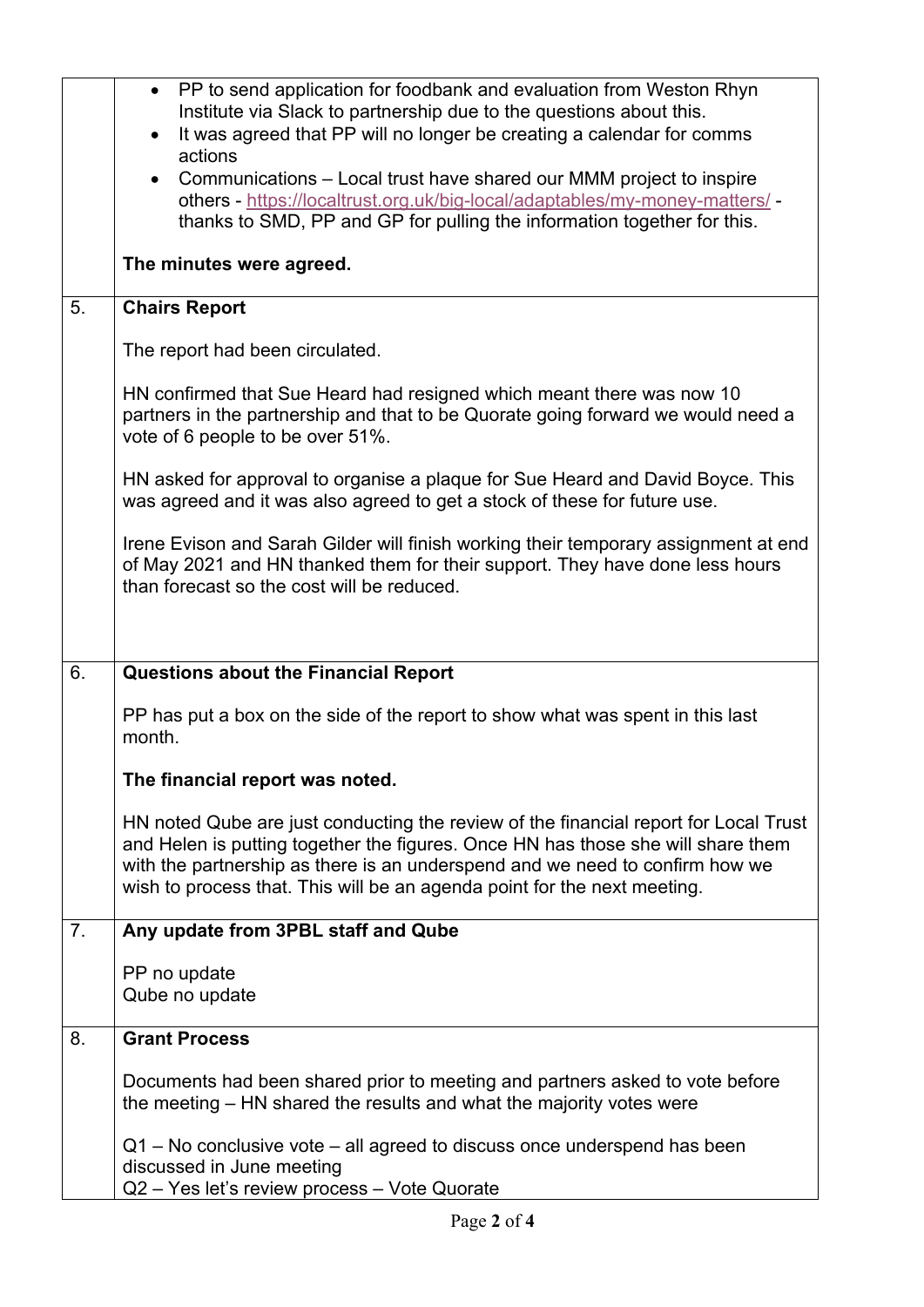|     | Q3 - Yes let's trial it - Vote Quorate<br>$Q4$ – all agreed to wait until the partnership know the amount of funding available<br>Q5 - Option C - agreed that the full partnership makes the decision on grants -<br><b>Vote Quorate</b>                                                                                                            |
|-----|-----------------------------------------------------------------------------------------------------------------------------------------------------------------------------------------------------------------------------------------------------------------------------------------------------------------------------------------------------|
| 9.  | Year 6 underspend:<br>It was agreed that HN make a request to Qube to draw down £20K of the<br>underspend for year 6 and the remainder to be drawn down for year 8 as it is a<br>shorter year – this will be drawn down into the Community Chest & Big Grant funds<br>HN/HW (Helen) Apply to draw down this underspend to use it on the grant fund. |
|     |                                                                                                                                                                                                                                                                                                                                                     |
| 10. | <b>School Savers update</b>                                                                                                                                                                                                                                                                                                                         |
|     | Partnership to write to Gobowen, St Martins & Weston Rhyn Schools to ask would<br>they like to continue with the scheme moving forward - letter to include that the<br>project will end in 2022 and that there will be a cost implication for schools should<br>they wish to carry on past that point.                                              |
| 11. | <b>Volunteers and Partners</b>                                                                                                                                                                                                                                                                                                                      |
|     | HN to contact volunteers who showed an interest in becoming a partner $-$ agreed<br>that there is 2 places available and going forward the partnership will be maximum<br>of 12 people.<br>PP to see if there is a process for bringing on new partners. Current handbook has                                                                       |
|     | some processes for this.                                                                                                                                                                                                                                                                                                                            |
| 12  | <b>Gobowen Station update</b>                                                                                                                                                                                                                                                                                                                       |
|     | RM / MG to arrange to meet with Gobowen Station – discuss further and suggest<br>exploring a payment break.<br>HN/PP find obtain contract information                                                                                                                                                                                               |
| 13  | <b>Update from Health and Wellbeing Group</b>                                                                                                                                                                                                                                                                                                       |
|     | Group would continue as 'Coopted' with no 'chair'.                                                                                                                                                                                                                                                                                                  |
|     | Eat Well for Less and Wellbeing programmes will run as agreed.                                                                                                                                                                                                                                                                                      |
|     | Befriending, Arts & Events – all to be put on hold for the moment and to be decided<br>on at a later date.                                                                                                                                                                                                                                          |
|     | PP to send Eat Well for Less contract to H&WB group along with the initial project<br>plan document.<br>PP to arrange a meeting with Sarah Gilder before she leaves and then a future<br>meeting with Ben from OsNosh to 'present' to the group.<br>PP to put Shropshire RCC in touch with H&WB group.                                              |